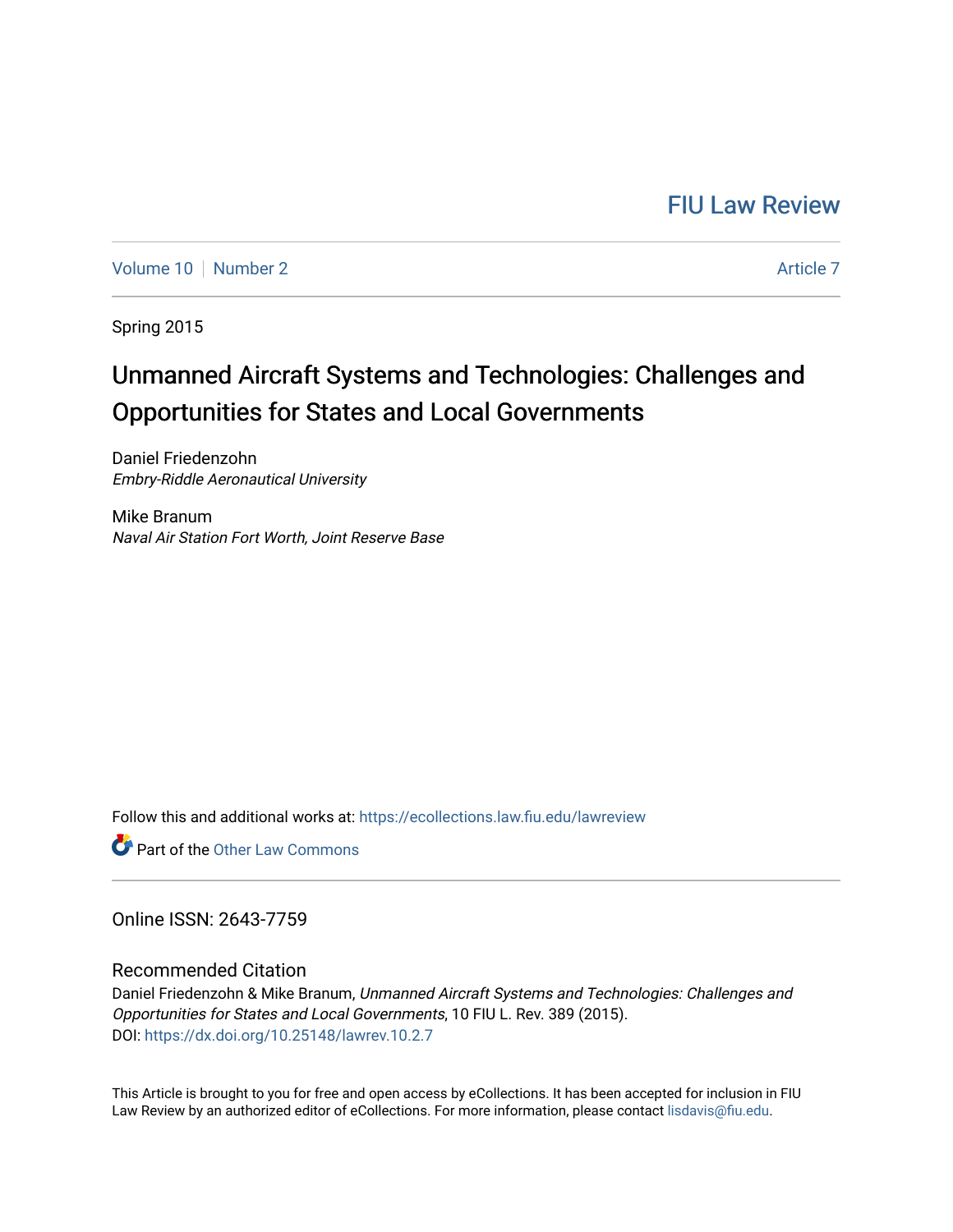## **Unmanned Aircraft Systems and Technologies: Challenges and Opportunities for States and Local Governments**

*Daniel Friedenzohn*\*  *& Mike Branum*\*\*

The term unmanned aircraft system (UAS) refers to a remotely piloted aircraft, without an on-board pilot, that is operated via remote data-link transmissions and, in some cases, autonomously. Due to progressive technological advancements, UAS have become increasingly affordable in recent years, thereby bolstering their demand. As a result, the UAS industry is positioned to grow significantly during the next several decades as this technology becomes widely available for use by the private sector as well as state and local governments. In 2012, the United States Congress passed the Federal Aviation Administration (FAA) Modernization and Reform Act of 2012 (FRMA) which requires the FAA to develop a plan "for the safe integration of civil unmanned aircraft systems into the national airspace system" by September 30,  $2015.<sup>1</sup>$ 

Offering tremendous benefits to society, UAS can enhance public safety by assisting in search and rescue operations, recovery efforts from natural disasters, and assisting in documentation of crime scenes.<sup>2</sup> UAS also have the potential to play a key role in helping to mitigate disasters with the means to check radiation levels at damaged nuclear power plants and locate missing persons following a severe hurricane or flooding event.<sup>3</sup>

Value from operating UAS can also be tied to data collection and analysis for monitoring land erosion and the illegal poaching of animals.<sup>4</sup> Additionally, UAS offer many benefits to news media as it enables them to capture images that might not otherwise be photographed.<sup>5</sup> Furthermore,

J.D., M.A., Economics Associate Professor, Department of Aeronautical Science, Embry-Riddle Aeronautical University.

Community Planning Liaison Officer, Department of the Navy, Naval Air Station Fort Worth, Joint Reserve Base. The views presented are those of the author(s) and do not necessarily represent the views of the Department of Defense or its components.<br><sup>1</sup> FAA Modernization and Reform Act of 2012 (FMRA), Pub. L. No. 112-95, § 332, 126 Stat. 72

<sup>(2012).</sup>

<sup>2</sup> *The Benefits of Unmanned Aircraft Systems: Saving Time, Saving Money, Saving Lives*, ASS'N FOR UNMANNED VEHICLE SYSTEMS INT'L, https://epic.org/events/UAS-Uses-Saving-Time-Saving-Money-Saving-Lives.pdf (last visited Jan. 8, 2015). 3 *Id.*

<sup>4</sup> *Id.*

<sup>5</sup> *See* Nabiha Syed & Michael Berry, *Journo-Drones: A Flight Over the Legal Landscape,* 30 COMM. LAW. 23 (2014).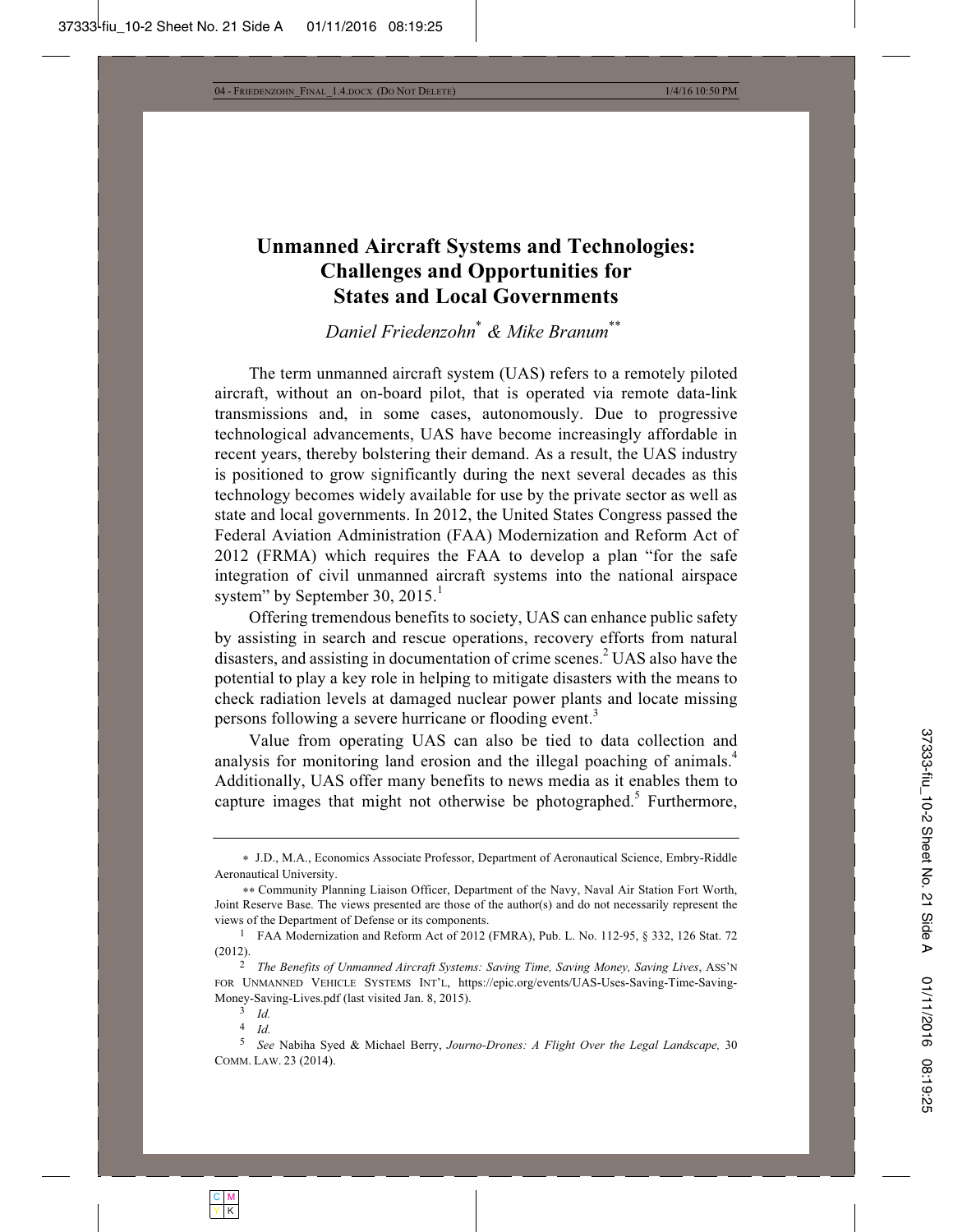UAS operational costs are much lower in comparison to manned, fixed-wing aircraft and helicopters.<sup>6</sup>

With additional benefits to agriculture, the environment, and scientific research, the importance of UAS to society is significant and largely untapped in the absence of a broader FAA rule permitting their use by society. In fact, the demand for UAS by civilian and commercial entities will grow during the next ten years.<sup>7</sup> Lucintel, a global research firm, estimates that the civilian market for UAS will be valued at over \$7 billion during the next decade.<sup>8</sup>

While the FAA prepares to enact UAS regulations, many state and local governments have taken action to put laws in place which affect this emerging sector in the aviation industry. Furthermore, states have also undertaken steps to enact laws specifically regulating certain types of activities undertaken by UAS as well imposing certain restrictions on who may engage in those UAS activities. During the 2013 state legislative sessions, forty-three states considered ninety-six bills.<sup>9</sup> Nine of these states moved forward with enacting legislation.<sup>10</sup>

This article is intended to address legal and planning issues related to the introduction of UAS in the national airspace via the prism of three levels of government. Part one will provide an overview of the federal government's role in regulating aviation activity. Part two will provide an overview of Texas's attempt to protect privacy rights while also supporting the use of UAS in the State. Part three will examine Idaho's UAS statute and the importance of UAS for agriculture in the State. Part four will discuss attempts by local governments to enact ordinances and pass resolutions with respect to UAS. Part five will conclude with an analysis of why it is important for states and municipalities to lead in the development of laws and policies with respect to local-level planning and integration of UAS activity.

### I. THE FEDERAL GOVERNMENT'S ROLE IN REGULATING AVIATION ACTIVITY

Concern about the operation of UAS in the United States has resulted in many state and local governments enacting statutes or ordinances that restrict

<sup>6</sup> *Id.*

<sup>7</sup> S.J. Zaloga, D.D. Rockwell, & F. Philip, WORLD UNMANNED AERIAL VEHICLE SYSTEMS MARKET PROFILE AND FORECAST 16 (2013).<br><sup>8</sup> U.S. Dept. of Transp., UNMANNED AIRCRAFT SYSTEM (UAS) SERVICE DEMAND 2015-2035:

LITERATURE REVIEW AND PROJECTIONS OF FUTURE USAGE 94 (2013).

<sup>9</sup> A. Bohm, *The Year of the Drone: An Analysis of State Legislation Pass,* AM. CIV. LIBERTIES UNION (Nov. 7, 2013), https://www.aclu.org/blog/technology-and-liberty/year-drone-rounduplegislation-passed-year.

<sup>10</sup> A. Bohm, *Status of Domestic Drone Legislation in the States,* AM. CIV. LIBERTIES UNION (Jan. 22, 2014), https://www.aclu.org/blog/technology-and-liberty/status-domestic-drone-legislation-states.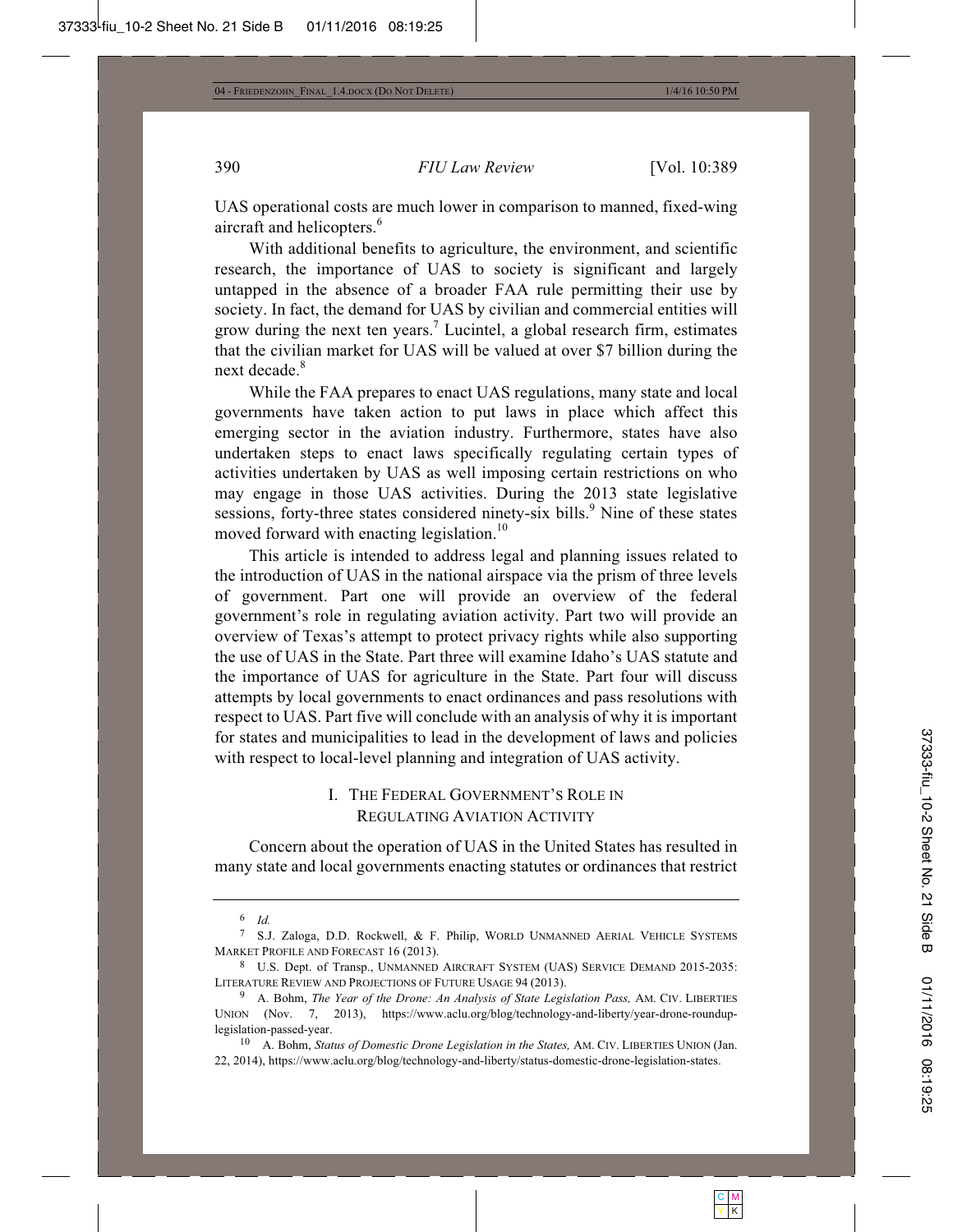the use of these systems in their jurisdictions. Privacy advocates have articulated concerns about the type of surveillance technology that UAS users may improperly transport that could result in the violation of constitutional as well as common law and statutory privacy rights.<sup>11</sup> Although the FAA has released a Notice of Proposed Rulemaking (NPRM) for the Operation and Certification of Small Unmanned Aircraft Systems, a Government Accountability Office report to the House of Representatives indicates the FAA plans to issue a final rule approximately sixteen months after releasing its small UAS NPRM.<sup>12</sup>

The United States government has broad and, in some situations, exclusive authority to regulate many aspects of aviation. The Federal Aviation Act states in part that the federal government has "exclusive sovereignty of airspace of the United States."<sup>13</sup> The Federal Aviation Administration (FAA) also has authority to "develop plans and policy for the use of the navigable airspace and assign by regulation or order the use of the airspace necessary to ensure the safety of aircraft and the efficient use of airspace."<sup>14</sup> The FAA also has the authority to "modify or revoke an assignment when required in the public interest."15 Other federal agencies such as the National Telecommunications and Information Administration (NTIA) and the Federal Communications Commission (FCC) also impact aviation. For instance, UAS operators must utilize existing spectrums of frequency approved for public use or have the appropriate FAA and NTIA "approval to transmit on the radio frequencies (RF) used for UAS uplink and downlink of control, telemetry, and payload information."<sup>16</sup>

In *City of Burbank v. Lockheed Air Terminal, Inc,* the U.S. Supreme Court reviewed a challenge of the City of Burbank's ordinance, which imposed a curfew on flights operated by jet aircraft between 11:00 p.m. and 7:00 a.m. at the Hollywood-Burbank Airport.<sup>17</sup> Appellee Lockheed Air Terminal, Inc. argued, in part, that the City of Burbank's ordinance was

13 49 U.S.C. § 40103(a)(1) (1982); *see* John Villasenor, *Observations from Above: Unmanned Aircraft Systems and Privacy*, 36 HARVARD J. L. & PUB. POL'Y 457, 513 (2013).

<sup>14</sup> 49 U.S.C. § 40103(b)(1). 15 *Id.*

<sup>11</sup> *Field Forum on the Impact of Domestic Use of Drone Technology on Privacy and Constitutional Rights of All Americans, Before the H. Subcomm. on Crime, Terrorism and Homeland Security of the H. Comm. on the Judiciary*, 112th Cong. 2–9 (2012) (statement of Amie Stepanovich, Associate Litigation Counsel, Electronic Privacy Information Center).<br><sup>12</sup> Operation and Certification of Small Unmanned Aircraft Systems, Fed. Reg. *\_\_ (proposed*)

Feb. 15, 2015) (to be codified at 14 C.F.R. Parts 21, 43, 45, 47, 61, 91, 101, 107 and 183); U.S. GOV'T ACCOUNTABILITY OFFICE, GAO-15-254T, UNMANNED AERIAL SYSTEMS: EFFORTS MADE TOWARD INTEGRATION INTO THE NATIONAL AIRSPACE CONTINUE, BUT MANY ACTIONS STILL REQUIRED (2014).

<sup>16</sup> FED. AVIATION ADMINISTRATION, N 8900.227, UNMANNED AIRCRAFT SYSTEMS (UAS) OPERATIONAL APPROVAL (2013).

<sup>17</sup> City of Burbank v. Lockheed Air Terminal, Inc., 411 U.S. 624 (1973). The City of Burbank enacted a series of ordinances to eliminate noise from jet aircraft during late night hours.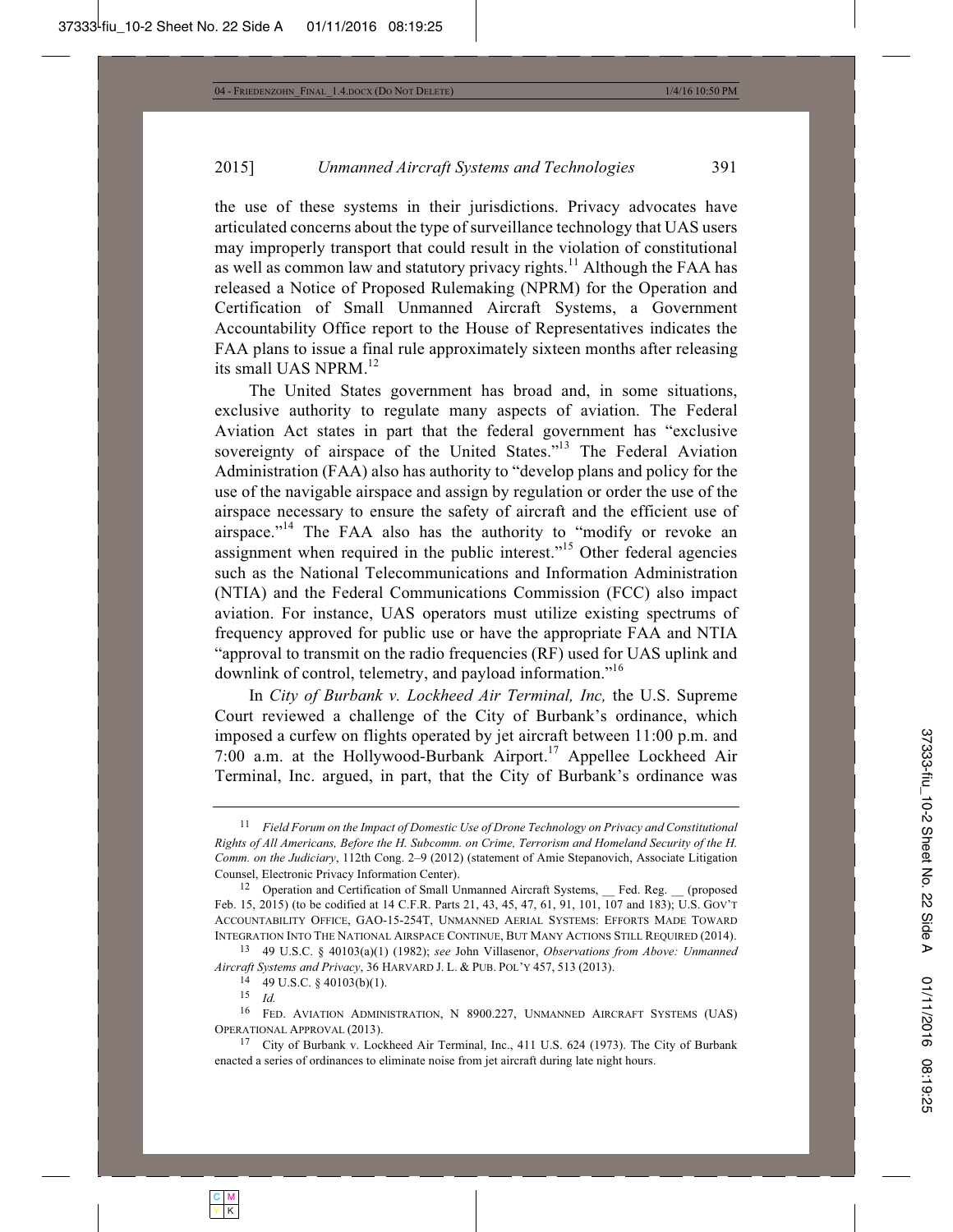preempted by the Federal Aviation Act, as amended by the Noise Control Act of 1972.18 In analyzing the preemption issue on appeal, the high court quoted Justice Jackson's opinion in *Northwest Airlines, Inc. v. Minnesota*, 19 which stated:

Federal control is intensive and exclusive. Planes do not wander about in the sky like vagrant clouds. They move only by federal permission, subject to federal inspection, in the hands of federally certified personnel and under an intricate system of federal commands. The moment a ship taxis onto a runway it is caught up in an elaborate and detailed system of controls.<sup>20</sup>

The Court in *City of Burbank* ruled against the local government's ordinance, and held that both the Federal Aviation Administration and the Environmental Protection Agency "had full control over aircraft noise, which therefore preempted state and local control."<sup>21</sup>

Subsequent court decisions have also reaffirmed the broad and exclusive reach of the federal government in regulating many aspects of aviation. In *Montalvo v. Spirit Airline*s, the Ninth Circuit U.S. Court of Appeals stated that "[t]he FAA and regulations promulgated pursuant to it establish complete and thorough safety standards for air travel, which are not subject to supplementation by, or variation among, state laws."<sup>22</sup> Courts have also ruled that because many areas related to airline service, often referred to as passenger protections, fall under the category of airline safety, only the federal government has the right to regulate this arena.<sup>23</sup>

The federal government's ability to regulate aviation-related activity, however, is not exclusive. For example, in *Santa Monica Airport Association v. City of Santa Monica*, the Ninth Circuit Court of Appeals was asked to rule on whether federal law preempted the City's ordinances regulating aircraft operations, including a night curfew on aircraft operations as well as a ban on helicopter training.<sup>24</sup> The Court of Appeals, in holding that the local government's ordinance were not preempted by federal regulation, agreed with the lower court's finding that the ordinances neither regulated airspace nor flight.25

 $\frac{18}{19}$  *Id.* 

<sup>19</sup> 322 U.S. 292, 303 (1944). 20 *City of Burbank*, 411 U.S. at 633-34 (citing Northwest Airlines, 322 U.S. at 303 (internal citations omitted)).<br>
<sup>21</sup> Id. at 633-40.<br>
<sup>22</sup> Montalvo v. Spirit Airlines, 508 F.3d 464, 468 (2007).<br>
<sup>23</sup> See, e.g., Air Transport Ass'n of Am., Inc. v. Cuomo, 520 F.3d 218, 224-25 (2d Cir. 2008).<br>
<sup>24</sup> Santa Monica Air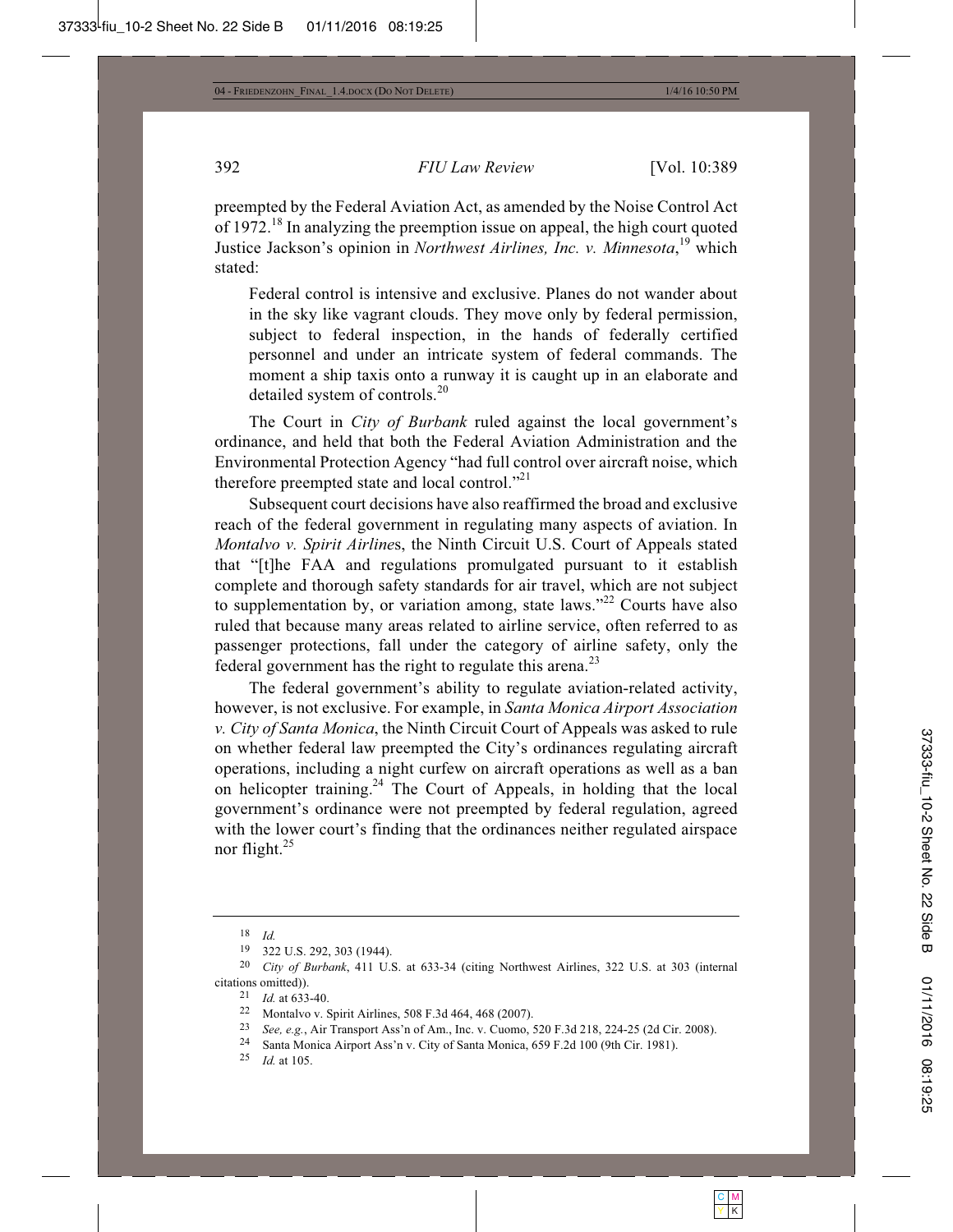Similarly, in other types of cases, courts have ruled that state law was not preempted by the Federal Aviation Act and other laws such as the Airline Deregulation Act. In *Goodspeed Airport, LLC v. East Haddam Inland Wetlands & Watercourses Commission*, the private airport owner sought to cut down trees on a portion of the property, which included wetlands.<sup>26</sup> The airport argued that since the "trees qualify as obstructions, they are therefore hazards to air navigation under the FAA Regulations and the otherwise applicable state and local statutory and regulatory framework."27 The airport claimed that state and local laws imposing certain requirements that it had to adhere to before it cut down the trees were preempted by the Federal Aviation Act and regulations enacted pursuant to that  $\text{law}^{\text{28}}$ .

The U.S. Court of Appeals for the Second Circuit joined other circuits in ruling "that Congress intended to occupy the field of air safety."<sup>29</sup> The court, however, held that "the generally applicable state laws and regulations imposing permit requirements on land use challenged [there] [did] not, on the facts before [the court], invade that preempted field."<sup>30</sup>

These decisions show that there are certain areas, however limited, where state and local governments may have the legal authority to enact laws impacting aviation activities, including those pertaining to UAS operations. States and local governments are currently examining what role UAS technology can play for law enforcement and other governmental needs. At the same time, states are, or, in some cases, have explored their role in, ensuring that the privacy rights of their citizens are protected.

#### II. ATTEMPTS BY STATES TO REGULATE UAS: THE TEXAS PRIVACY ACT

In general, states and local governments have broad powers to establish law enforcement agencies and, subject to federal and state constitutional standards, regulate law enforcement activities.<sup>31</sup> This power includes the authority to regulate what vehicles law enforcement agencies utilize. Accordingly, several states, including Florida and Virginia, have enacted statutes that restrict or prohibit the use of UAS by a state or local law enforcement agency.

<sup>26</sup> Goodspeed Airport LLC v. E. Haddam Inland Wetlands & Watercourses Comm'n, 634 F.3d 206, 207 (2d Cir. 2011). 27 *Id.* at 209. 28 *Id.*

<sup>29</sup> *Id.* at 210. 30 *Id.* at 212. 31 John S. Baker, *State Police Powers and the Federalization of Local Crime,* 72 TEMPLE L. REV. 673, 691 (1999). *See* Garcia v. United States, 469 U.S. 70, 89 (1984) (Stevens, J., dissenting) ("Law enforcement remains, and should remain, the primary responsibility of the several States. Every increase in the power of the federal prosecutor moves us a step closer to a national police force.").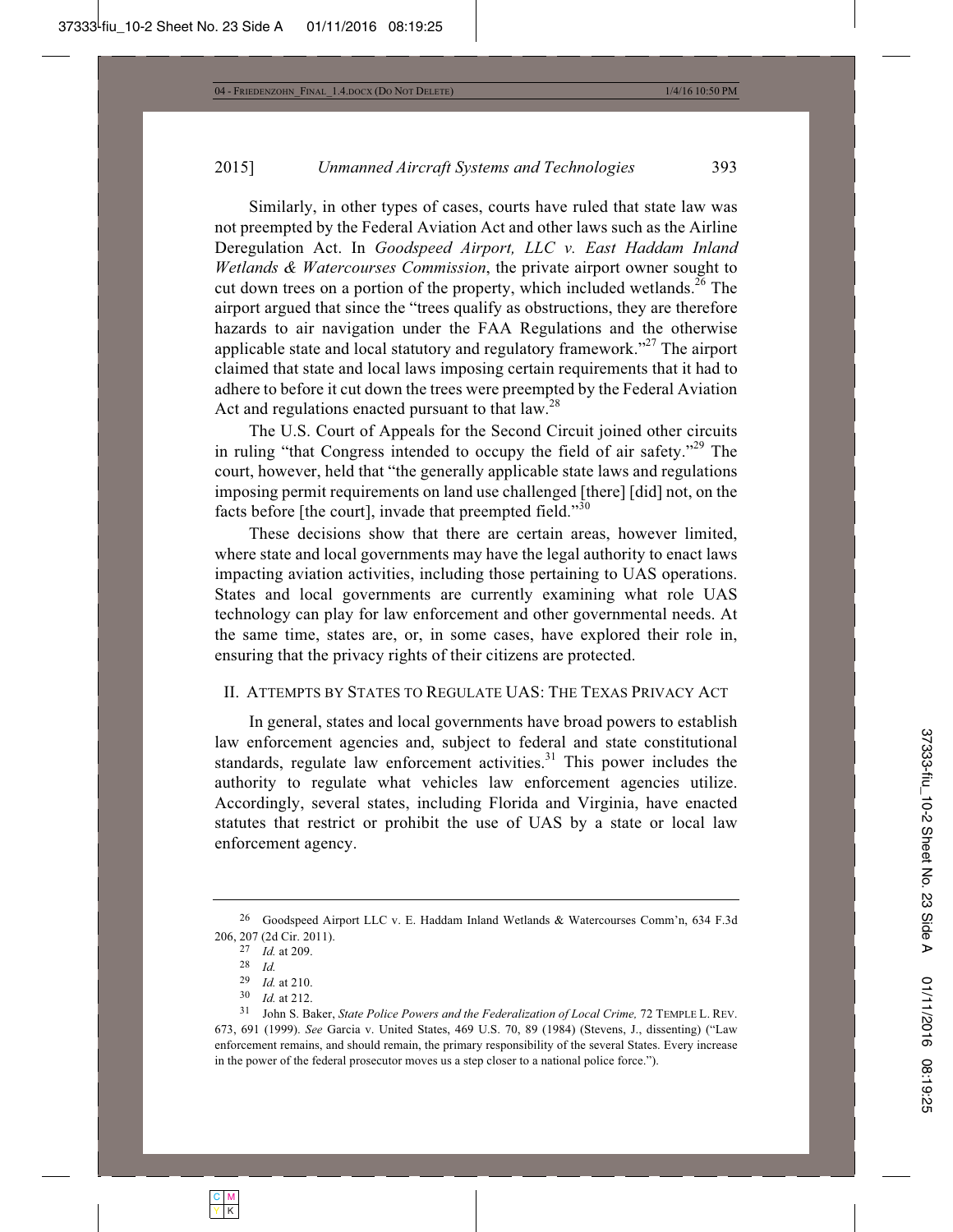In 2013, Virginia became the first state in the union to enact a law that prohibits, with some narrowly tailored exceptions, state or local law enforcement agencies from operating a UAS before July 1,  $2015$ <sup>32</sup> Florida passed a law in 2013, which also restricts the use of UAS by law enforcement agencies.<sup>33</sup> The Florida law, however, does allow law enforcement agencies to operate a UAS if they have obtained a signed warrant from a judge.<sup>34</sup> States such Indiana and Montana have also followed the same path in restricting UAS operations by law enforcement agencies. $35$ 

Some states, however, have expanded the reach of their legislative authority by enacting statutes which regulate the use of UAS by private individuals or entities. The Texas Privacy Act (TPA), which went into effect in September 2013, also imposes certain restrictions on the use of UAS by law enforcement agencies.<sup>36</sup> The Act, however, also states that a person who uses a UAS to "capture an image of an individual or privately owned real property" . . . "with the intent to conduct surveillance on the individual or property captured in the image" is guilty of a misdemeanor. $37$ 

Texas passed its law for the purpose of protecting "privacy as technology improves and the cost of surveillances goes down."<sup>38</sup> In enacting its law, the Texas state legislature adopted a broad definition of *image* which includes "any capturing of sound waves, thermal, infrared, ultraviolet, visible light, or other electromagnetic waves, odor, or other conditions existing on or about real property in this state or an individual located on that property."<sup>39</sup> In addition, the legislature also set forth what constitutes lawful image capturing activities related to UAS operations.<sup>40</sup>

The State of Texas, mindful of the beneficial uses of UAS technology, included a statutory provision, which sets forth the type of image capturing activity by UAS which is permissible under state law.41 It is lawful to capture imagery using UAS for purposes such as:

are preempted by federal law).<br><sup>36</sup> *See* TEX. GOV. CODE §§ 423.001-.007.<br><sup>37</sup> *Id.* at § 423.003(a)-(b). It should be noted that an affirmative defense is set forth under the statute if the individual who captured the image destroyed it (1) as soon as the person had knowledge that the image was captured in violation of this section; and (2) without disclosing, displaying, or distributing the image to a third party. TEX. GOV. CODE ANN. § 423.003(c) (West 2013).<br><sup>38</sup> TEX. HOUSE RESEARCH ORGANIZATION, HOUSE BILL ANALYSIS, H.B. 912 at 5 (2013).<br><sup>39</sup> TEX. GOV. CODE ANN. § 423.001 (West 2013).<br><sup>40</sup> Id. at § 423.002.

<sup>32</sup> VA. CODE ANN. § 15.2-836 (2014). 33 FLA. STAT. § 934.50 (2014). 34 *Id.* at § 934.50(4)(b) (2014). 35 IND. CODE § 35-33-5-9 (2014); MONT. CODE ANN. § 46-5-109 (2013); *see also* Jol A. Silversmith, *You Can't Regulate This: State Regulation of the Private Use of Unmanned Aircraft,* 26 AIR & SPACE LAW. 23, 23 (2013) (discussing whether state statutes regulating use of UAS by private parties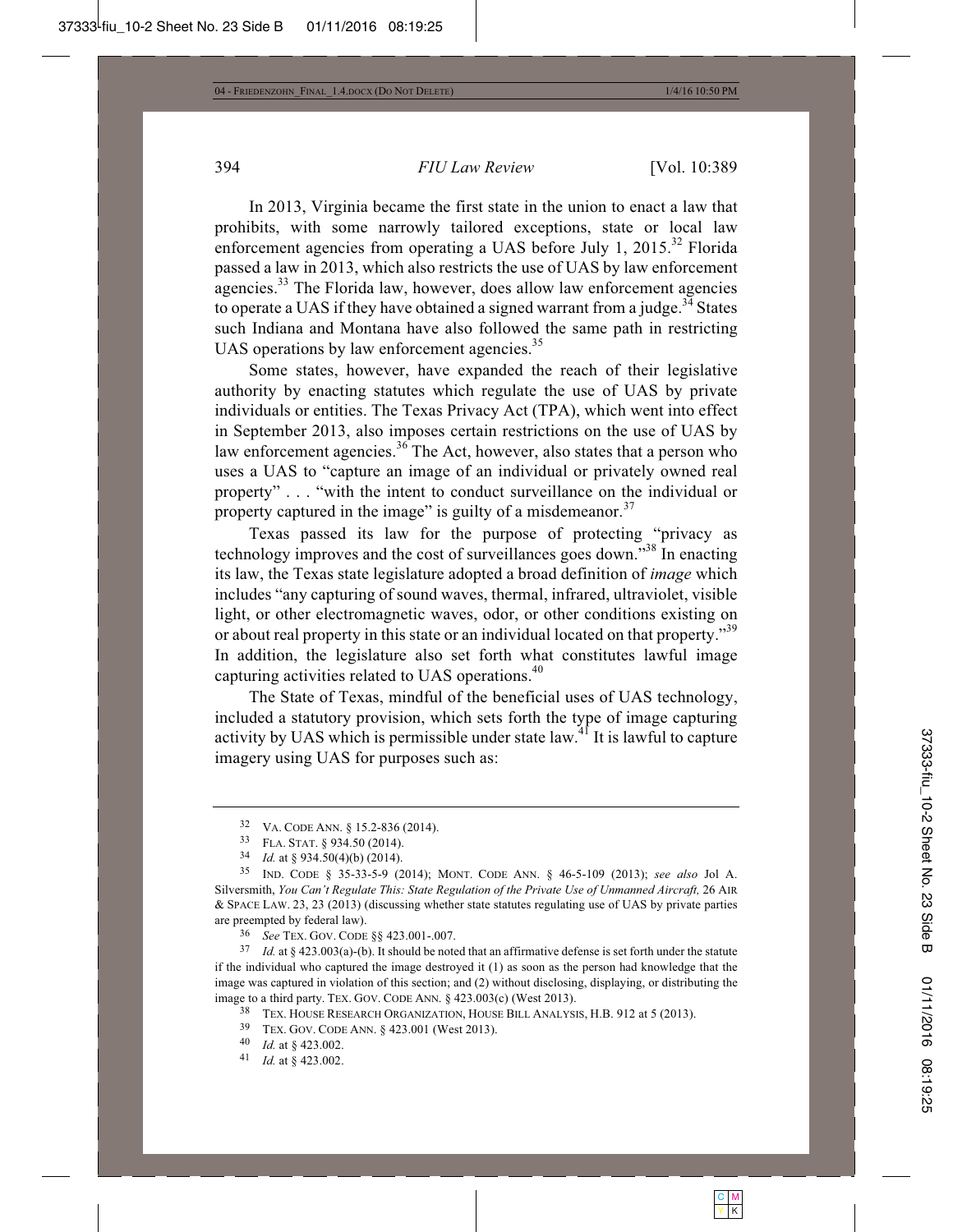- 1. Professional or scholarly research on behalf of a higher education institution:<sup>42</sup>
- 2. Airspace designated as a UAS test site or range authorized by the  $FAA$ ;<sup>43</sup>
- 3. An operation, exercise, or mission of any branch of the United States military;<sup>44</sup>
- 4. Mapping;  $45$  or
- 5. The property owner or legal tenant has consented to an image.<sup>46</sup>

A review of the exceptions allowing UAS to capture images also reveals the legislature's awareness about the benefits of this technology. The TPA specifically contains provisions allowing UAS to capture images on a property with the consent of the legal owner or tenant that benefits the agricultural community, an important part of the Texas economy. In 2012, the Texas agriculture industry generated more than \$25.4 billion in income.<sup>47</sup>

The TPA also grants law enforcement agencies, and in some cases other public and private entities, the right to utilize the image capturing technology in UAS for a number of reasons, such as:

- 1. Pursuant to a valid search or arrest warrant:<sup>48</sup>
- 2. In the immediate pursuit of a person law enforcement officers have reasonable suspicion or probable cause to suspect has committed a felony;<sup>49</sup>
- 3. Documenting a felony crime scene; $50$
- 4. Investigating the scene of a human fatality;<sup>51</sup>
- 5. A motor vehicle accident causing death or serious bodily injury: $52$
- 6. Any motor vehicle accident on a state highway or federal interstate or highway;<sup>53</sup>
- 7. The search for a missing person;<sup>54</sup>

- 
- 
- 
- 
- 
- 

 $\begin{array}{ll} 42 & Id. \text{ at } \S~423.002(a)(1)(\text{A})\text{-}(\text{B}). \\ 43 & Id. \text{ at } \S~423.002(a)(2). \\ 44 & Id. \text{ at } \S~423.002(a)(3). \\ 45 & Id. \text{ at } \S~423.002(a)(4). \\ 46 & Id. \text{ at } \S~423.002(a)(6). \\ 47 & \text{Robert Holly, *States Restrict Drone Use Because of Privacy Concerns*, MIDWEST CENTER FOR \\ \end{array}$ INVESTIGATIVE REPORTING, (Jan. 29, 2015, 3:00 PM), http://investigatemidwest.org/2014/03/21/statesrestrict-drone-use-because-of-privacy-concerns/.

<sup>&</sup>lt;sup>48</sup> TEX. GOV. CODE ANN. § 423.002(a)(7) (West 2013).<br>
<sup>49</sup> Id. at § 423.002(a)(8)(A).<br>
<sup>50</sup> Id. at § 423.002(a)(8)(B).<br>
<sup>51</sup> Id. at § 423.002(a)(8)(C)(i).<br>
<sup>52</sup> Id. at § 423.002(a)(8)(C)(ii).<br>
<sup>53</sup> Id. at § 423.002(a)(8)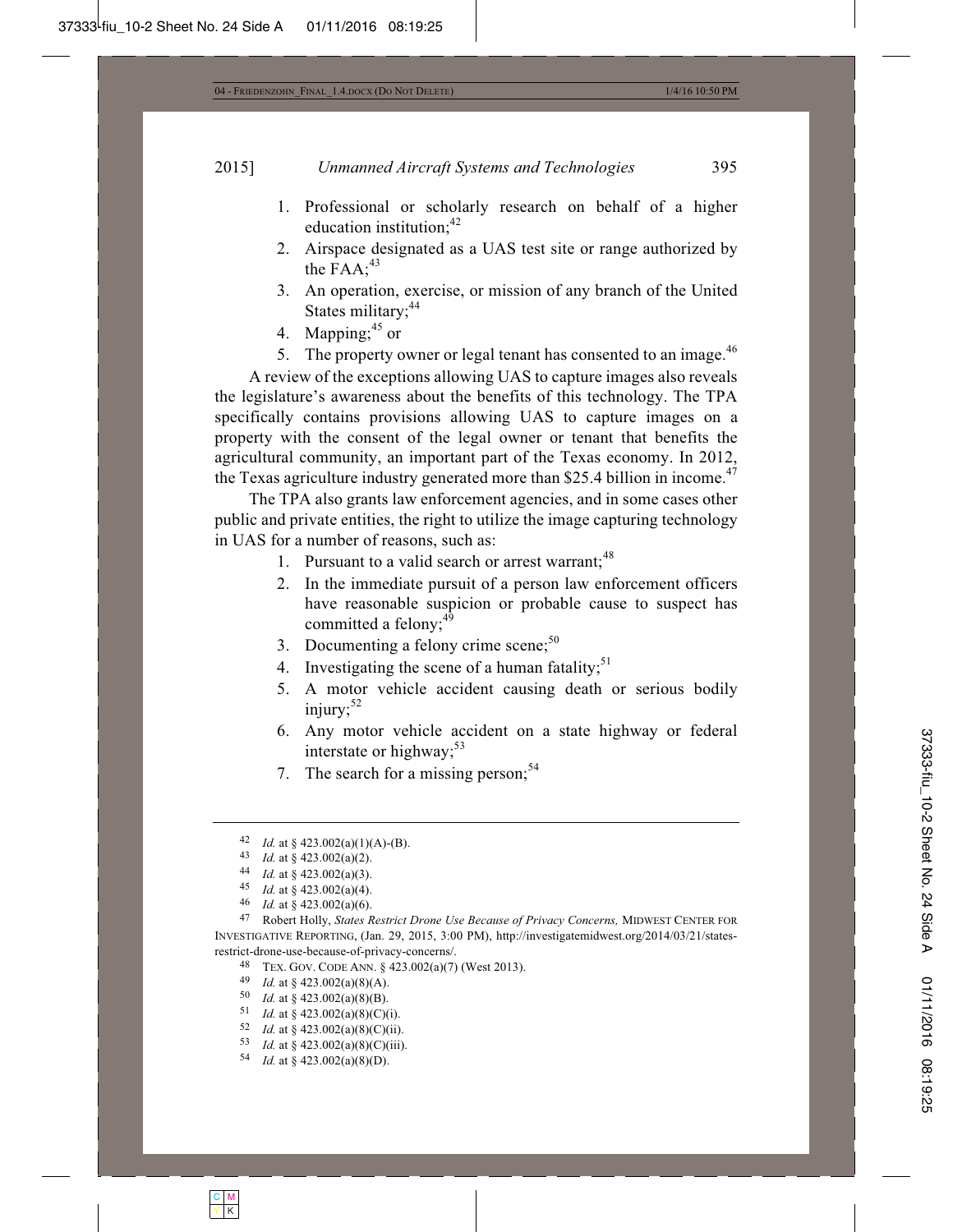- 8. Conducting a high-risk tactical operation that poses a threat to human life:<sup>55</sup>
- 9. On private property that is open to the public and where the property owner consents to law enforcement safety responsibilities:<sup>56</sup>
- 10. Surveying the scene of a catastrophe or other damage to determine whether a state of emergency should be declared; $57$
- 11. Preserving public safety, protecting property, or surveying damage or contamination during a lawfully declared state of emergency:<sup>58</sup>
- 12. Conducting routine air quality sampling and monitoring, as provided by state or local law;  $\frac{5}{5}$
- 13. At the scene of a spill, or a suspected spill, of hazardous materials: $60$
- 14. Fire suppression; $^{61}$  or
- 15. Rescuing a person who is in imminent danger; $62$

The Texas legislature created a statute which enabled law enforcement agencies to utilize UAS technology for legitimate law enforcement uses.<sup>63</sup> An argument could be made that some of the carved out exceptions are too narrow. For example, the legislature specifically allowed law enforcement agencies to use UAS for the purpose of capturing an image of someone who has allegedly committed a "misdemeanor or offenses punishable by a fine only."64 A legitimate question can be raised as to why the legislature did not allow for UAS to capture images of a suspect when a law enforcement has probable cause to believe that a suspect has committed a misdemeanor.

The TPA also requires the state Department of Public Safety to enact regulations for the use of UAS by law enforcement agencies.<sup>65</sup> A review of the regulations reveals the important role that both the federal and state governments play in allowing UAS to be operated by local law enforcement agencies. Rule 1.143(b) requires UAS operators to comply with the Memorandum of Understanding entered into by the Texas Department of

- 
- 59 *Id.*  $^{59}$  *Id.* at § 423.002(a)(10).
- 
- 
- 61 *Id.* at § 423.002(a)(11).<br>62 *Id.* at §§ 423.002(a)(12).<br>63 *Id.* at §§ 423.002(a)(7)-(12).<br>64 *Id.* at § 423.002(a)(8)(C).<br>65 *See id.* at § 423.007.
- 

<sup>55</sup> *Id.* at § 423.002(a)(8)(E).<br>
56 *Id.* at § 423.002(a)(8)(F).<br>
57 *Id.* at § 423.002(a)(9)(A).<br>
58 *Id.* at § 423.002(a)(9)(B).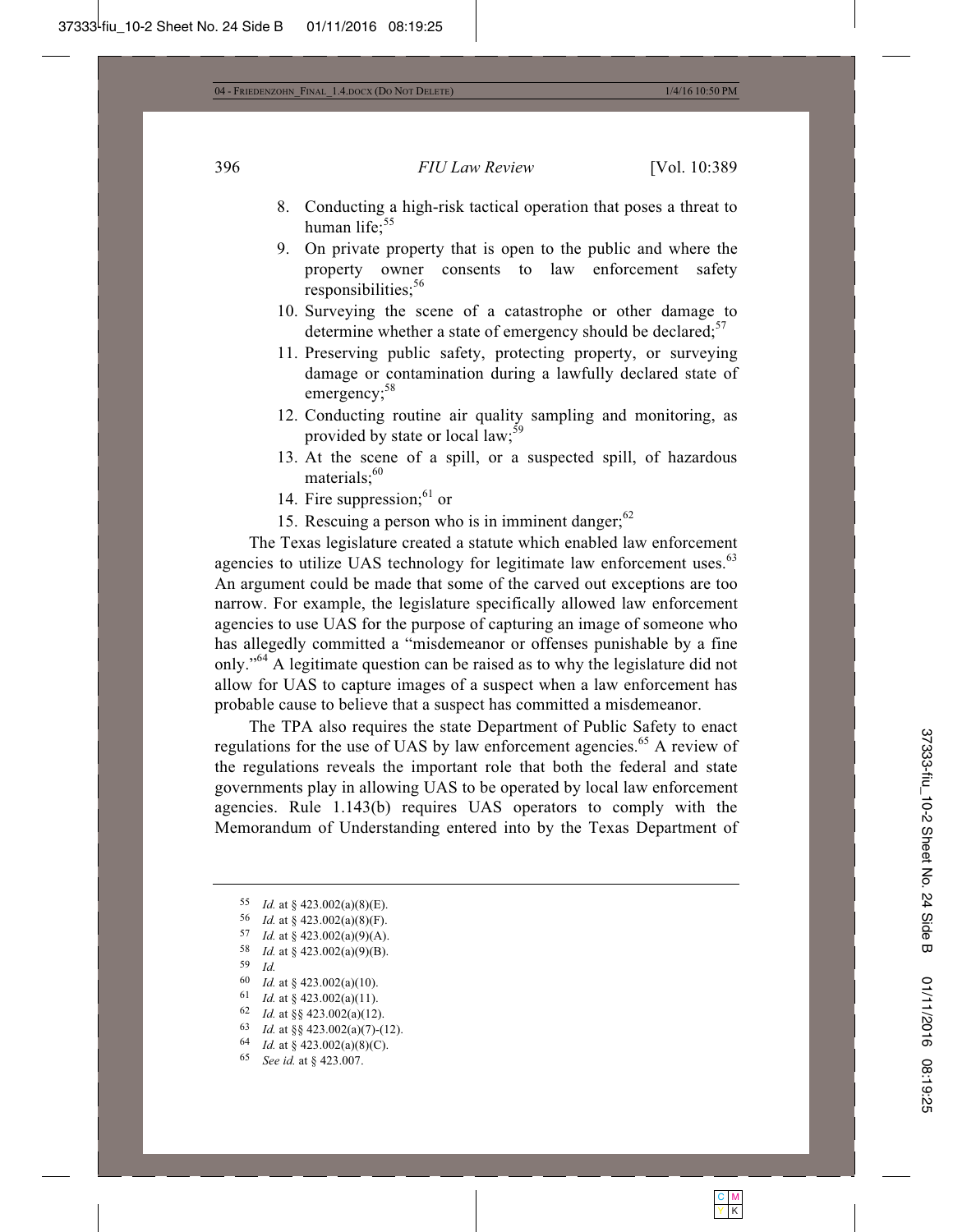Public Safety and the FAA and U.S. Department of Justice.<sup>66</sup> In addition, the Department's rules with respect to UAS operations requires law enforcement agencies to file reports with the FAA, including information such as unusual equipment malfunctions, operational/coordination issues, and pilot duty time per flight.<sup>67</sup>

In 2011, the City of Arlington Texas Police Department received approval from the FAA to operate two small  $UAS$ .<sup>68</sup> Much work was undertaken by the local police department, even before the Texas Privacy Act was enacted in order to assure the public that the use of small UAS would enhance the quality of policing throughout the community. The department first developed a business case to acquire the technology and to prove its value for certain emergency situations. The department was interested in using small UAS for many types of operations including "crime scene investigations, especially those exposed to weather or with a large debris field" as well as searching for missing persons or fugitives.<sup>69</sup>

In order to educate the public about UAS and to address any concerns, the department held a series of public meetings to present information about the use of this technology to the public.<sup>70</sup> The Chief of the Arlington Police Department gave a formal presentation to the city council. The council voted to approve the purchase and use of UAS by the Arlington Police Department.<sup>71</sup>

The police department subsequently obtained a Certificate of Authorization  $(COA)$  to operate their UAS from the FAA.<sup>72</sup> The department conducted a press briefing, which allowed the media to ask questions about the equipment and its intended use as well as to observe a flight. During that press briefing, the police department emphasized that it would not be using UAS for surveillance.<sup>73</sup>

#### III. IDAHO'S UAS STATUTE

Idaho enacted a law imposing UAS restrictions in  $2013<sup>74</sup>$  The statute specifically excludes UAS which are used for either "mapping or resource

70 *See id.*

- 72 *Id.*
- 73 *Id.*

<sup>66</sup> 38 Tex. Reg. 7925 (Nov. 8, 2013). Local law enforcement agencies currently operate UAS pursuant to an FAA approved Certificate of Authorization (COA). Therefore, they are also bound by any conditions set forth in the COA. 67 TEX. DEPT. OF PUB. SAFETY, Unmanned Aircraft System Operations (Nov. 25, 2002), *available* 

*at* https://www.eff.org/document/texas-department-public-safety-unmanned-aircraft-regulations.

<sup>68</sup> E-mail from Suzan Cogswell, Operations Analyst, Arlington Police Dept., to authors (Feb. 3, 2015, 8:14 PM) (on file with authors). 69 *Id.*

<sup>71</sup> *Id.*

<sup>74</sup> *See* IDAHO CODE ANN. § 21-213 (2013).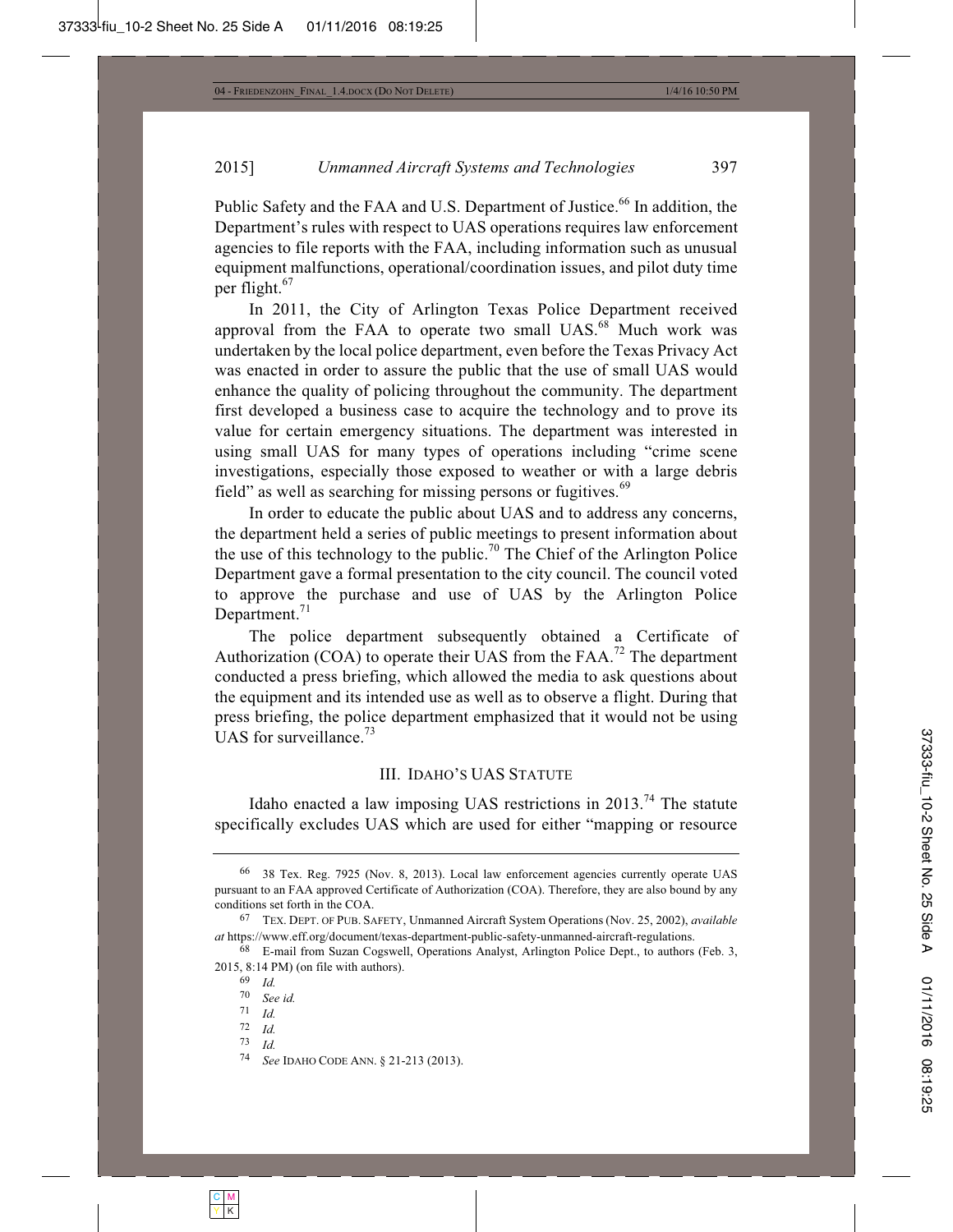management" from the definition of UAS.<sup>75</sup> The statute also prohibits anyone from using UAS to photograph and publish an image of an individual without his or her consent.<sup>76</sup> The statute also imposes strict conditions for the use of UAS by law enforcement agencies. The statute states in part:

(2)(a) Absent a warrant, and except for emergency response for safety, search and rescue or controlled substance investigations, no person, entity or state agency shall use an unmanned aircraft system to intentionally conduct surveillance of, gather evidence or collect information about, or photographically or electronically record specifically targeted persons or specifically targeted private property including, but not limited to:

(i) An individual or a dwelling owned by an individual and such dwelling's curtilage, without such individual's written consent;

(ii) A farm, dairy, ranch or other agricultural industry without the written consent of the owner of such farm, dairy, ranch or other agricultural industry.<sup>77</sup>

Idaho's law also allows for individuals to bring a cause of action against any private individual or public entity for violations of the prohibited conduct.<sup>78</sup> The parties can recover monetary damages.<sup>79</sup>

Idaho, like many, if not most states, also has other laws that could be used to protect privacy rights. The state recognizes the four different tort claims which can be brought for invasion of privacy.80 This includes the claim of invasion of privacy by intrusion which is based "upon an intentional interference with the plaintiff's interest in solitude or seclusion, either as to his person or as to his private affairs or concerns."<sup>81</sup>

Idaho has a criminal trespass of privacy statute which states in part that "[i]t shall be unlawful for any person, upon the private property of another, to intentionally look, peer or peek in the door, window, or other transparent opening of any inhabited building or other structure located thereon, without visible or lawful purpose."82 It is unclear whether the legislature, in enacting the statute, intended for the phrase "upon the private property of another" to mean that the perpetrator has to physically be on the property of another in order for it to constitute a trespass. A person could use UAS to enter upon the private property of another to intentionally peek in the window without lawful purpose. In that case, one could argue that such an action constitutes

<sup>75</sup> *Id.* at § 21-213(1)(a)-(1)(b)(ii).<br>
76 *Id.* at § 21-213(2)(b).<br>
77 *Id.* at § 21-213(2)(a).<br>
78 *Id.* at § 21-213(3)(a).<br>
79 *Id.* at § 21-213(3)(b).<br>
80 Jensen v. State, 72 P.3d 897, 902 (2003).<br>
81 Uranga v. Federat 1135 (1999)). 82 IDAHO CODE ANN. § 18-7006 (2013).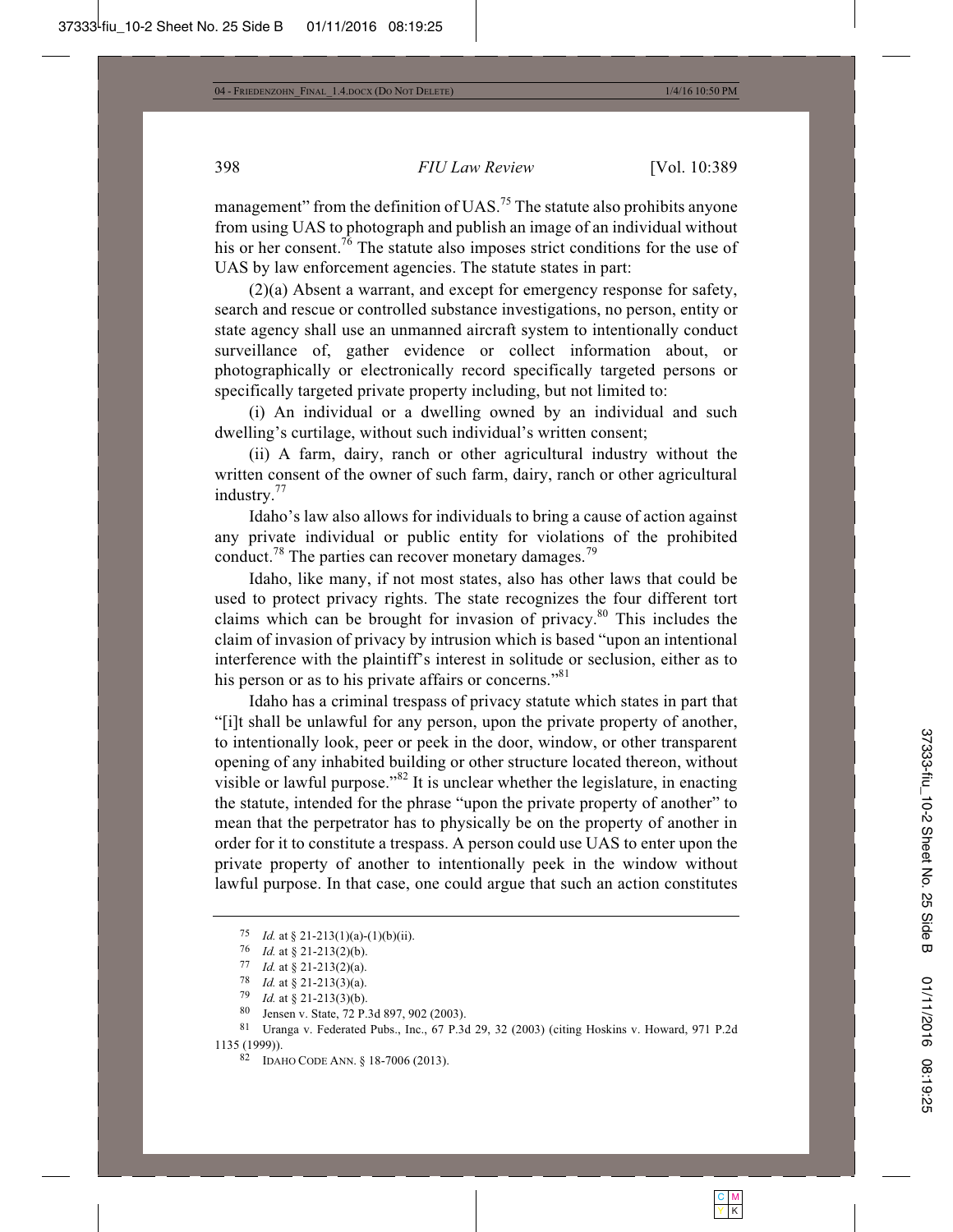a violation of Idaho's trespass of privacy statute.<sup>83</sup>

In enacting its statute, the Idaho legislature specifically exempted UAS operations used for "mapping or resource management" from the statutory definition of UAS.<sup>84</sup> Idaho's agriculture sector is large. In 2014, Idaho's farmers generated \$9.7 billion in sales.<sup>85</sup> Idaho is the largest grower of potatoes in the United States.<sup>86</sup> Dairy and cattle production are growing sectors of the state economy. $87$ 

Incorporating UAS technology into farming has many benefits. UAS can be used locate lost cattle.<sup>88</sup> The technology can also be used to detect stress in crops, even before it becomes detectable to the naked eye.<sup>89</sup> In early 2015, Empire Unmanned, LLC received an exemption from the FAA in order to provide commercial UAS services to farmers and the broader agricultural industry.90 The use of UAS to monitor crops could increase the value by ten U.S. dollars per acre. $91$ 

Idaho appears to have been successful in using its police power to enact a law limiting the use of UAS by law enforcement and protecting the privacy rights of its citizens. Moreover, the legislation effectively promotes the use of UAS for agricultural uses by removing any governmental restrictions. It will be interesting to see whether the needs of public or private sector entities requiring UAS will result in the legislature taking action to amend the Idaho UAS statute.

86 Alena Bosse & Michael Boland, Kansas State University, revised April 2014 by Shannon Hoyle, AgMRC, Iowa State University, AGRICULTURAL MARKETING RES. CTR, *Potato Profile,* http:// www.agmrc.org/commodities\_products/vegetables/potato-profile/ (last visited Feb. 10, 2015).<br><sup>87</sup> Kyle, *supra* note 85.<br><sup>88</sup> Willie Vogt, *Drone Excitement Not Abating*, FARM INDUS. NEWS (Jan. 22, 2015), *available at* 

PROQUEST DOCUMENT ID 1647594367. 89 John O'Connell, *Idaho Drone Project Studies Potato Stress*, CAPITAL PRESS (May 27, 2014),

http://www.capitalpress.com/Idaho/20140527/idaho-drone-project-studies-potato-stress.

90 Matthew Weaver, Idaho Drone Company First to Receive Ag Exemption, CAPITAL PRESS (Jan. 15, 2015), http://www.capitalpress.com/Business/20150112/idaho-drone-company-first-to-receive-agexemption. Until regulations are enacted by the FAA, entities wishing to operate UAS are required to obtain an exemption from the FAA. The FRMA "grants the Secretary of Transportation the authority to determine whether an airworthiness certificate is required for a UAS to operate safely in the National Airspace System (NAS)." The authority is being executed on a case-by-case basis for UAS operators to perform commercial operations prior to the finalization of the Small UAS Rule. *See* FAA, UNMANNED AIRCRAFT SYSTEMS SECTION 333 (Feb. 8, 2015), *available at* https://www.faa.gov/uas/ legislative\_programs/section\_333/. 91 Weaver, *supra* note 90.

<sup>83</sup> *See* Villasenor, *supra* note 13, at 499-500 (2013) (discussing other states' trespass statutes and possible violations by UAS). 84 IDAHO CODE ANN. § 21-213(1)(b)(i) (2013). 85 Zach Kyle, *2014 Was Bumper Year for Idaho Agriculture*, IDAHO STATESMAN, Feb. 1, 2015,

http://www.idahostatesman.com/2015/02/01/3622252\_2014bumper-year-for-idahoagriculture.html?rh= 1.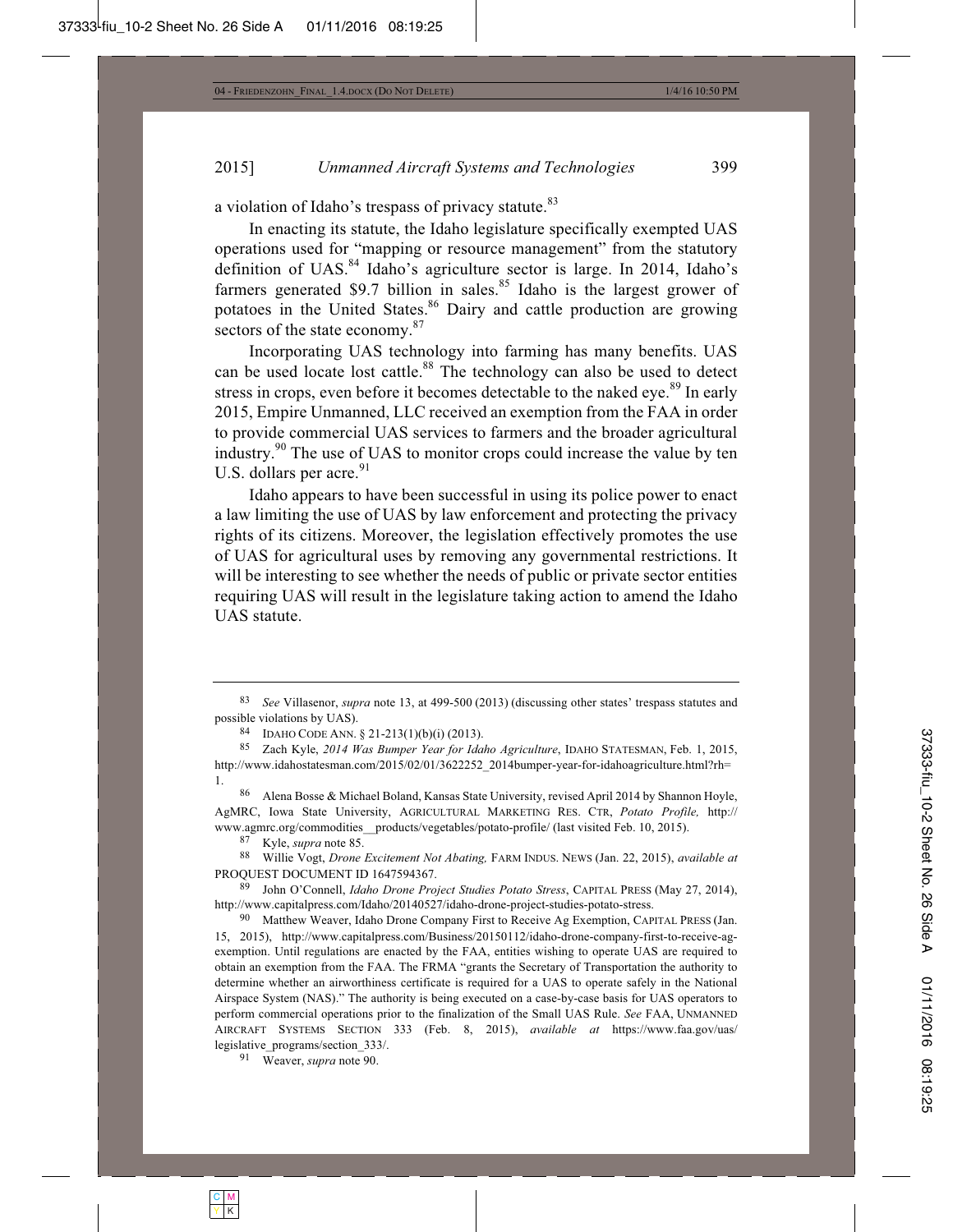#### IV. LOCAL GOVERNMENT REGULATION OF UAS

Action has also taken place at the local government level in order to address UAS operations. In February 2013, Charlottesville Virginia became the first local government to take action on UAS by imposing a two-year moratorium.<sup>92</sup> The action was similar to that taken by the Virginia General Assembly that same year.

The City of Evanston Illinois passed a resolution in May 2013, which, subject to a few exceptions, also established a moratorium on the use of UAS for two years.<sup>93</sup> The language in the resolution called on both the state and federal government to enact regulations pertaining to the use of drone technology.94 The legal effect of a resolution is to express a policy preference by the City Council, as opposed to a law, which can be enforced. In 2013, the State of Illinois enacted a set of laws that restricted the use of UAS by law enforcement agencies in the state.<sup>95</sup>

The City of St. Bonifacius, Minnesota, passed a resolution and an ordinance in 2013 imposing a ban on UAS, with limited exceptions for both private users as well as law enforcement agencies.<sup>96</sup> The ordinance language is quite broad in that it prohibits use of UAS "within the air space of the City."97 To date, the State of Minnesota has not passed a law regulating UAS.

The State of Pennsylvania has not enacted a law dealing with UAS. The Township of Conoy, Pennsylvania sought to address a growing concern in the community about UAS. In March 2013, the Township passed a nuisance ordinance, which contains a provision regulating the use of UAS and remote controlled aircraft.<sup>98</sup> Section 2(f) of the ordinance prohibits parties from conducting acts on private or public property that constitute nuisances in fact including "[t]he operation of remote controlled or other non-tethered aircraft over property not owned by the operator and without the permission of the property owner."<sup>99</sup> The Township's ordinance defines nuisance as "the unreasonable, unwarrantable, or unlawful use of public or private property which causes injury, damage, hurt, inconvenience, annoyance or discomfort to any person or resident in the legitimate enjoyment of his reasonable rights of a person or property."<sup>100</sup>

<sup>&</sup>lt;sup>92</sup> Charlottesville, VA Anti-Drone Resolution (Feb. 4, 2013).<br>
<sup>93</sup> EVANSTON, IL., RES. 27-R-13, § 2 (2013).<br>
<sup>94</sup> *Id.* at § 3.<br>
<sup>95</sup> 725 ILL. COMP. STAT. ANN. 167/10 (LexisNexis 2014).<br>
<sup>96</sup> CITY OF ST. BONIFACIUS, ORD www.conoytownship.org/files/2013/12/1-3-14-2013\_Nuisance\_Ordinance.pdf. 99 *Id.*

<sup>100</sup> *Id.*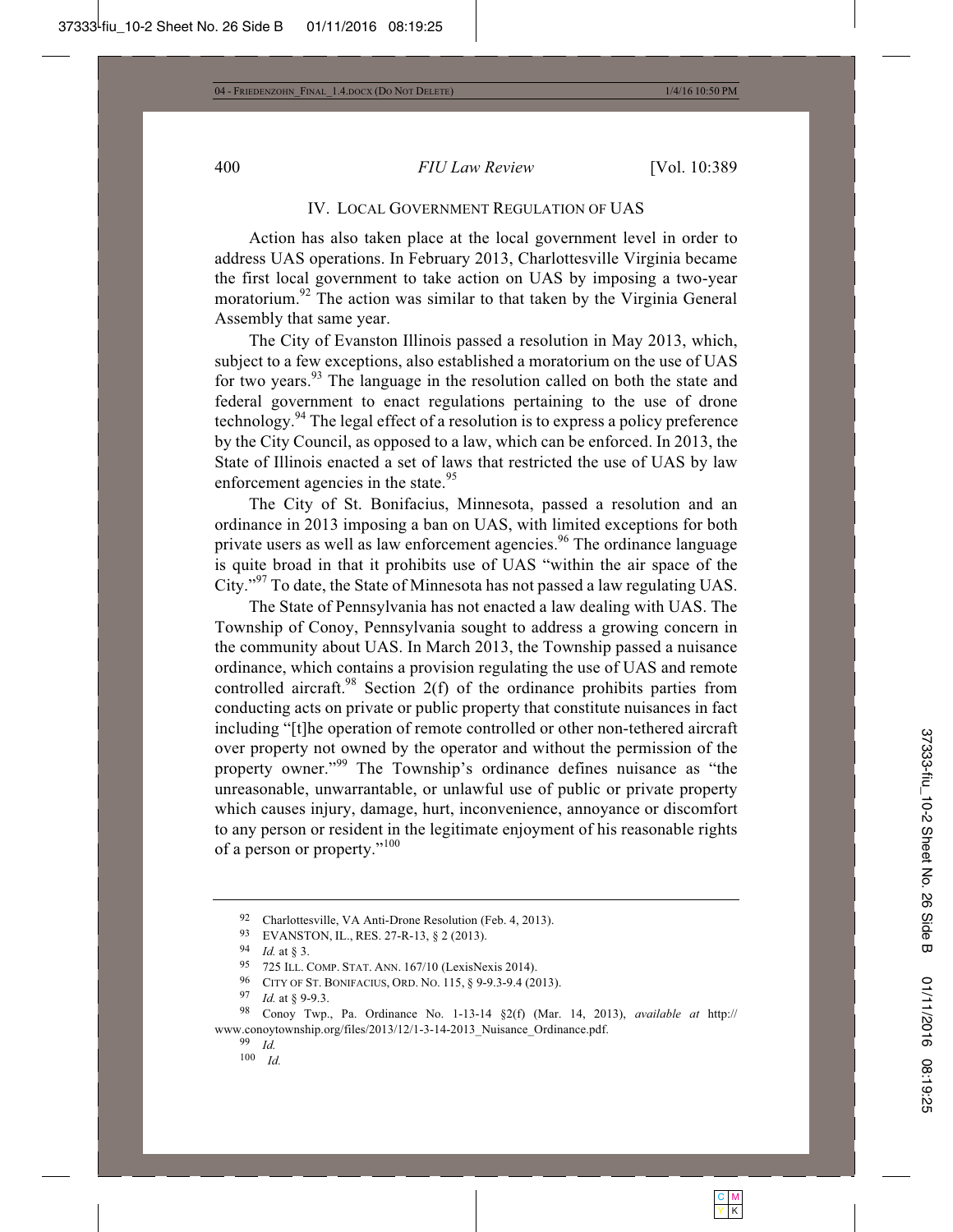Instead of addressing concerns about privacy, the Township Board appeared to have been concerned with ensuring that property owners are not adversely impacted by UAS in the enjoyment of their property. After the ordinance was enacted, Conoy Township's solicitor stated that the enactment of the law had "nothing to do with privacy. This has to do with people who are or may be disturbed in the enjoyment of their property through the flying of remote-controlled or non-tethered aircraft."<sup>101</sup>

Conoy Township's approach to addressing potential problems with UAS is quite different from Texas and Idaho. The ordinance does not address any image capturing activity in its ordinance. $102$  Instead, it imposes a broad ban on flying UAS without permission over another person's property. It would be difficult for a party to argue that the use and enjoyment of their property is affected by a UAS flying somewhere near their property. UAS generate very little or no noise. Unless they are operating at a lower altitude, it may be difficult for a property owner to detect the presence of UAS over their property. One could also argue that the ordinance violates the overbreadth doctrine and consequently inhibits important First Amendment rights of media outlets who may want to use UAS to collect images for important stories in the Township. $103$ 

Conoy Township's ordinance could also be problematic from a preemption standpoint. The federal government has exclusive sovereignty over the airspace of the United States.<sup>104</sup> It has been noted that the "FAA can and does promulgate regulations that control the air all the way down to the ground, even over private property."<sup>105</sup> The federal government has the exclusive power to do this. Local governments are preempted from enacting ordinances that impose restrictions on the use of airspace.

The U.S. Supreme Court, in *United States v. Causby,* addressed the issue regarding "who owns the airspace above private property."<sup>106</sup> In that case, the property owners brought an action against the U.S. government claiming that military flights which departed or arrived at the nearby airport were operating so low so as to constitute a taking in violation of the Fifth

<sup>101</sup> Chad Umble, Conoy Township Passes Ordinance that Limits Drones' Air Space, LANCASTERONLINE (Mar. 14, 2013), http://lancasteronline.com/news/conoy-township-passesordinance-that-limits-drones-air-space/article\_c975a727-24b0-5b35-bc60-cd14c31341b4.html.

<sup>102</sup> Conoy Twp., Pa. Ord. No. 1-13-14 §2(f) (Mar. 14, 2013), *available at* http:// www.conoytownship.org/files/2013/12/1-3-14-2013\_Nuisance\_Ordinance.pdf.<br>
<sup>103</sup> See City of Chicago v. Morales, 527 U.S. 41, 52 (1999).<br>
<sup>104</sup> 49 U.S.C. § 40103(a)(1). There are also Federal Aviation Regulations which set m

altitudes for safe flight. *See* Villasenor, *supra* note 13, at 489-91 (discussing that some categories of UAS are currently subject to FAA imposed altitude maximums).<br><sup>105</sup> *Id.* at 491.<br><sup>106</sup> Congressional Research Service, Integration of Drones into Domestic Airspace: Selected Legal

Issues, at 6 (2013) (citing United States. v. Causby, 328 U.S. 256 (1946)).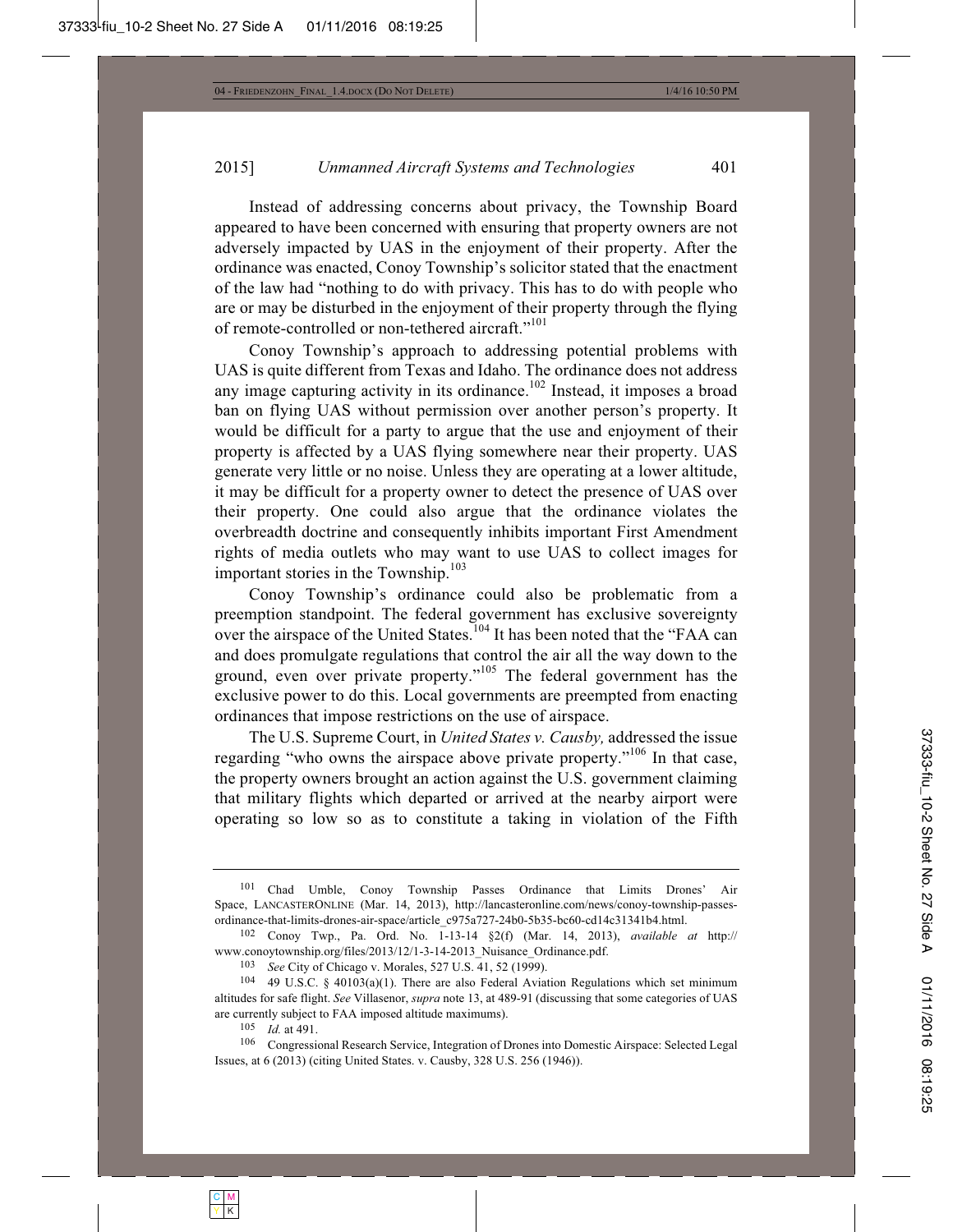Amendment of the U.S. Constitution.<sup>107</sup> The plaintiff operated a chicken farm which was adversely impacted by the aircraft noise.<sup>108</sup>

In stating that the "airspace is a public highway," the Court noted that in order for a property owner "to have full enjoyment of the land, he must have exclusive control of the immediate reaches of the enveloping atmosphere."109 Subsequent cases have "clearly established that overhead flights leading to impairment of the owner's livelihood or that cause physical damage qualify as an interference with use and enjoyment of property."<sup>110</sup>

The Conoy Township's nuisance ordinance prohibiting the use of UAS—unless it occurs on the operator's own property, or with the property owner's permission, may be problematic once a final rule is enacted by the FAA. Court challenges may be brought to determine the legal authority of local governments to regulate nuisance activity versus the broad authority of the FAA to regulate airspace activity. Even if a court were to rule against a local government, the role of states and local governments to use their police powers to regulate privacy issues related to UAS operations may be upheld.<sup>111</sup>

## V. CONCLUSION: STATES AND LOCAL GOVERNMENTS SHOULD PLAY IMPORTANT ROLES IN REGULATING AREAS SUCH AS PRIVACY THAT PROTECT THE PUBLIC AND UAS OPERATORS

One commentator has suggested that a federal or state consumer protection law be enacted that sets forth permissible uses of UAS "in domestic airspace both law enforcement agencies and private parties."<sup>112</sup> The law would address data collection and surveillance specifically undertaken by UAS and would ensure that both public and private entities do not use UAS in a manner that violates an individual's privacy.<sup>113</sup>

While this solution is commendable, in practice, it may create some of the same legal problems that exist today. The statutory and subsequent interpretation of those laws has established a strong legal basis for the notion that the federal government has exclusive authority to regulate UAS operations.114 Furthermore, the FAA has not played a role in addressing or enacting rules that affect privacy rights in the context of aviation

<sup>107</sup> *Causby*, 328 U.S. at 258-61. 108 *Id.*

<sup>109</sup> *Id.* at 264. 110 Integration of Drones into Domestic Airspace: Selected Legal Issues, *supra* note 106, at 10. 111 *See id.*

<sup>112</sup> Chris Schlag, *The New Privacy Battle: How the Expanding Use of Drones Continues to Erode Our Concept of Privacy and Privacy Rights,* <sup>13</sup> PITT. J. TECH. L. & POL'Y 1, 21 (2013). 113 *Id.*

<sup>114</sup> City of Burbank v. Lockheed Air Terminal, Inc., 411 U.S. 624, 639 (1973).